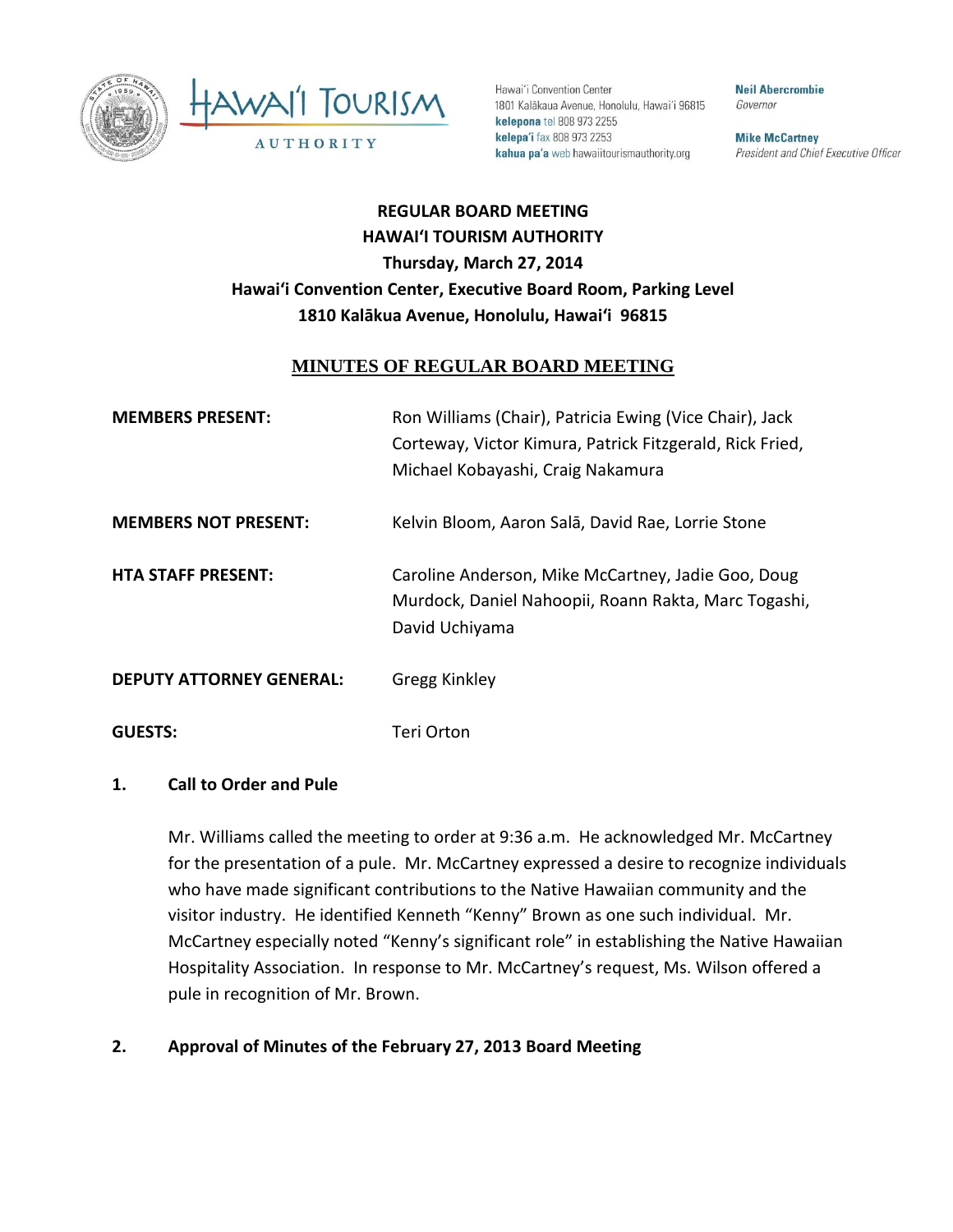Mr. Williams noted the typographical error with the reference on the agenda to the February 27, 2013 Board meeting when in fact it should be in reference to the February 27, 2014 Board meeting. The minutes of the February 27, 2014 Board meeting were included in a folder previously distributed to the Board members that contained documents related to the agenda items being discussed at this meeting. Ms. Ewing made a motion to approve the minutes of the February 27, 2014 Board meeting. Mr. Fitzgerald seconded the motion, which was unanimously approved without any reservation or revision.

# **3. Report of the Chief Executive Officer Relating to the Implementation of the State Tourism Strategic Plan Initiatives and/or Staffs' Current Assessments of the Major Market Areas**

Mr. McCartney expressed his desire to request various HTA contractors to appear before the Board and to give an update of their current scope of work. He introduced the General Manager of the Hawaii Convention Center, Ms. Teri Orton, to provide a report regarding the convention center. Ms. Orton stated that since beginning work on December 18, 2013 as the General Manager of the Hawaii Convention Center on behalf of AEG, she had to address "many moving parts" during a transitional period from SMG to AEG. She noted various legal and insurance matters that needed to be immediately addressed and that the "operational team is phenomenal." As she begins to phase out of a transitional period, her "first and foremost priority" is to fill various positions in the sales team that she has not been able to fill, such as the Vice President of City Wide Sales and a Japan sales position. Mr. Fried suggested working with different "head hunters" in an effort to find more candidates to fill the open positions. She concluded her presentation by discussing the various events that will be held at the convention center.

Mr. McCartney continued his presentation by noting that although the initial state revenue projections reflected an \$800 million budget surplus, the current projections have "dropped" significantly. Although there have been a rise in Transient Accommodation Tax ("TAT") revenues, there have been a drop in excise tax revenues. He stated that this shows how the visitor industry "is doing its share to help the economy." He distributed and discussed a document he prepared entitled "Context for 2014," which provided data reflecting a "plateau or leveling off of our 2014 arrivals and expenditures" after the first 59 days in 2014. He highlighted the following data: slightly lower numbers than our record 2013 year; 303 less air passenger arrivals per day; approximately 219,808 guest staying overnight on all islands in any given day; on average visitors spend a total of \$1,944 per trip and \$16 less than last year; visitors spend \$43.8 million per day and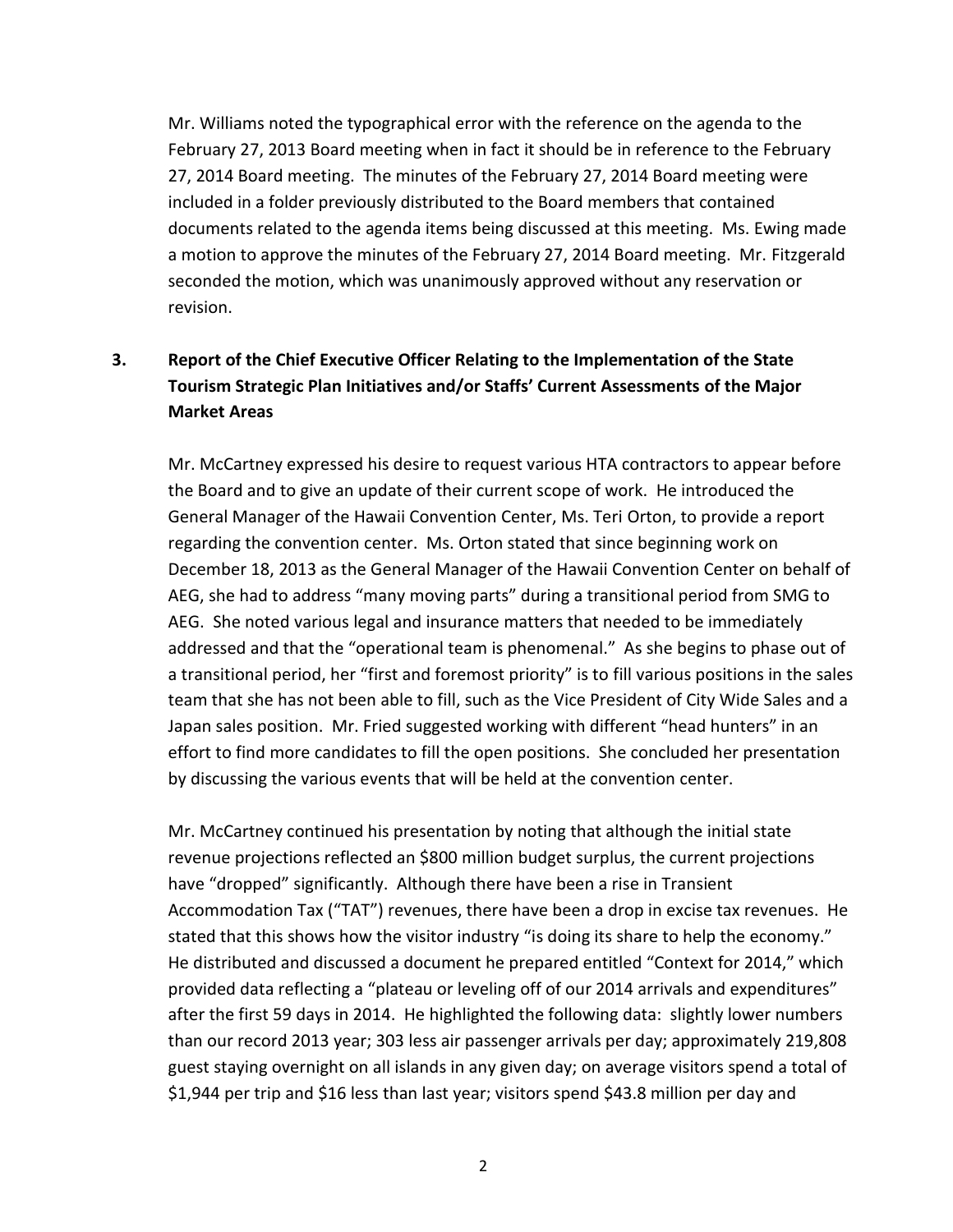contributed \$4.7 million in state tax revenues; the visitor industry support 175,000 jobs; Hawaii has the fifth highest occupancy in the U.S. with 76.2% statewide occupancy; Hawaii has the second highest average daily hotel rate of \$227; Hawaii is the fourth port of entry for airlines into the U.S.; and, Hawaii has 1.3 million residents but over 10.5 million air seats capacity. He concluded his presentation by emphasizing a need to work together and not as individuals representing individual interests. He expressed a hope that in 2014 we put together a team and reset ourselves to work together.

In response to Mr. Fried's inquiry on how we can address the current situation of visitors spending less money, Mr. McCartney stated that the Hawaii Visitors and Convention Bureau ("HVCB") is working at responding to a situation where visitors want to travel to Hawaii but the cost for traveling to Hawaii is high. Mr. Fried further inquired as to the status of the counties request for additional TAT revenues. Mr. McCartney responded that there is a need to balance competing needs. He noted his previous experience as a former Legislator and his role in drafting legislation regarding the allocation of TAT revenues to the counties. The current legislation reflects a need to allocate TAT revenues to "offset" the visitors' impact on the community. He stated that the legislation should be changed to reflect that the TAT revenues would be used as an "investment into the visitor industry." He added that there needs to be a discussion on "roles, responsibilities and resources" so that we can better determine how to be more efficient in allocating funds.

Mr. Fitzgerald inquired as to the status of a legislative measure relating to a tax on dues paid to a "destination club." Mr. McCartney responded that the Legislature is "moving" the measure but hopes that it will be "tabled" because it may have different impacts on various clubs. Mr. Fitzgerald further inquired whether HTA is responding to the spread of the chikungunya disease from the Caribbean. Mr. McCartney responded that we will "check on that."

Mr. McCartney distributed a flyer regarding an annual dinner of the Honolulu Police Community Foundation honoring the HTA and the Visitor Aloha Society of Hawaii.

#### **4. Review of Recent and Upcoming Permitted Interactions**

Mr. Murdock reported that on February 27, 2014, the Board members conducted a site visit of Grove Farm Sugar Plantation Museum located at 4050 Nawiliwili Road, Lihue, Kauai. Upon arrival at Grove Farm, the Board members were segregated into two groups of two members and one group of three Board members. Each group was led by a tour guide, who provided a presentation of the historical contribution by the Wilcox family to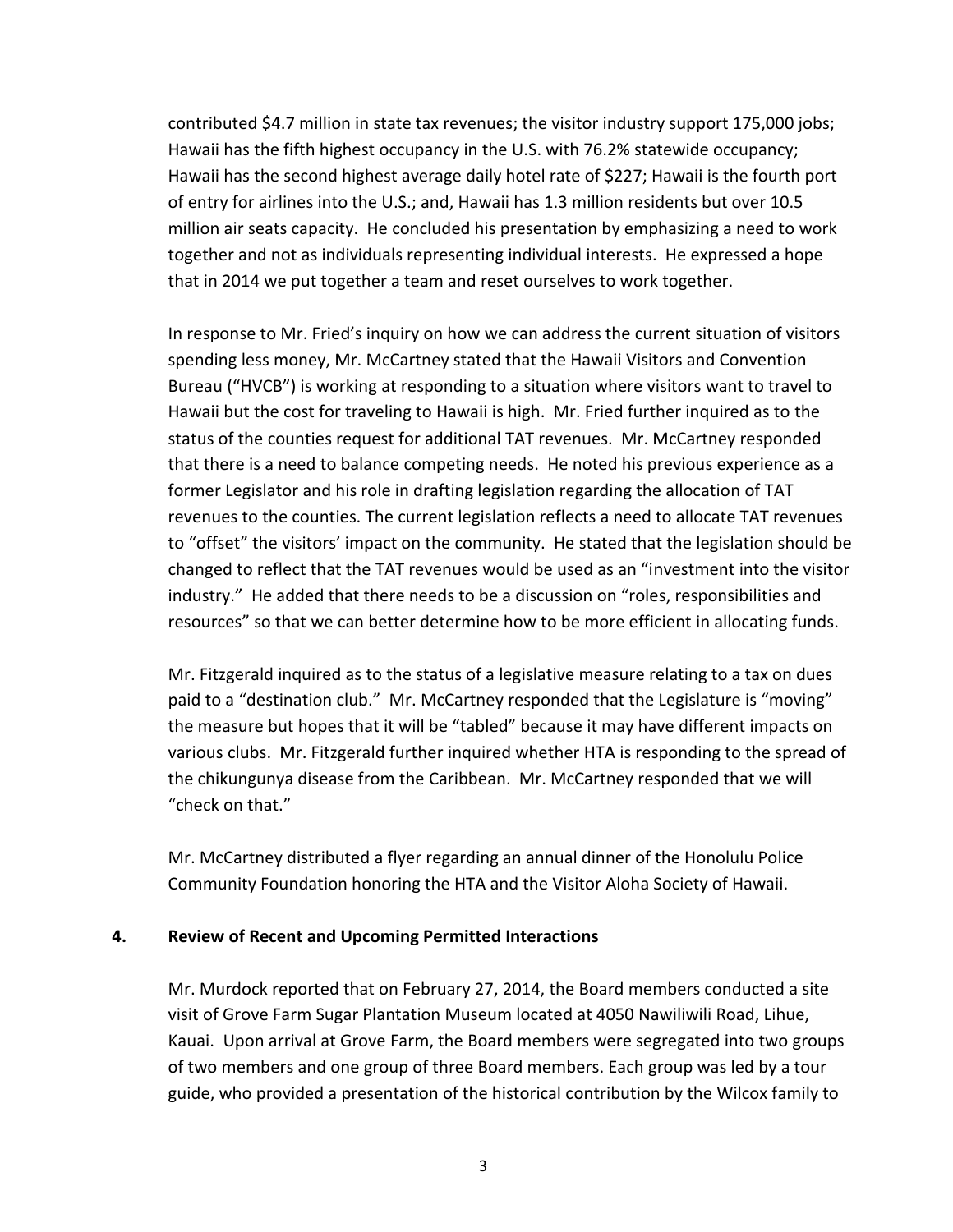develop the sugar industry in Hawaii while living at Grove Farm. The HTA conducted the site visit to experience a tourism product available to visitors on Kauai.

#### **5. Presentation and Discussion of Visitor Data**

Mr. Nahoopii provided a PowerPoint presentation of visitor data. Initially, he provided an Overview of current visitor data as of February 2014 by highlighting that on a year to date basis, visitors contributed \$43.8 million per day to Hawaii's economy. When visitor data in February 2014 was compared to February 2013, he highlighted the following: visitors expended \$1.2 billion or .6% less; total arrivals declined 4.3% to 646,759 visitors; average daily spending increased 2.6% to \$203 per person; and, length of stay increased 1.2% to 9.28 days. He noted that for the first two months of 2014, there was a drop in arrivals from the U.S. market and a "slight" increase from the international market. In regards to the key performance indicators, he stated that arrivals and visitor spending were "pacing slower than the targets." Mr. Nahoopii further stated that a "more interesting picture is the distribution to each island" by noting that Oahu visitors have a shorter length of stay; Maui visitors spend more; Kauai visitors are staying longer and spending more; and, Hawaii island visitor arrivals are down. He noted that the visitors in February 2014 were longer staying visitors and were staying on the neighbor islands.

In regards to air seat capacity, Mr. Nahoopii indicated that there was no growth in February 2014 but was "on pace with the year-end expected level of 1.8% increase" in capacity. He noted that the air seats from charter flights scheduled in 2013 would be converted to scheduled seats in 2014. He discussed the increase in air seat capacity from Japan, Canada and New Zealand while capacity decreased from U.S. West.

Mr. Nahoopii continued his presentation by noting that all major markets showed a decline in visitor expenditures by highlighting that spending from U.S. West decreased 8% while spending from U.S. East increased 6.9%; and, that spending from Japan and Canada visitors decreased. He noted that the decrease in expenditures by Japan visitors might be due to exchange rate concerns. Mr. Kimura stated that we should "track" the rise in "sales tax" in Japan as a cause for a decrease in Japan visitor expenditures. He noted that the current sales tax is 5% and will be increased to 7.5%. Another 2.5% increase is expected and will total 10%.

Mr. Nahoopii noted that the "honeymoon and MCI segment" of the Japan market have higher spending visitors and are the "better performing" segments. Mr. Kimura expressed the need to "focus on the MCI in Japan."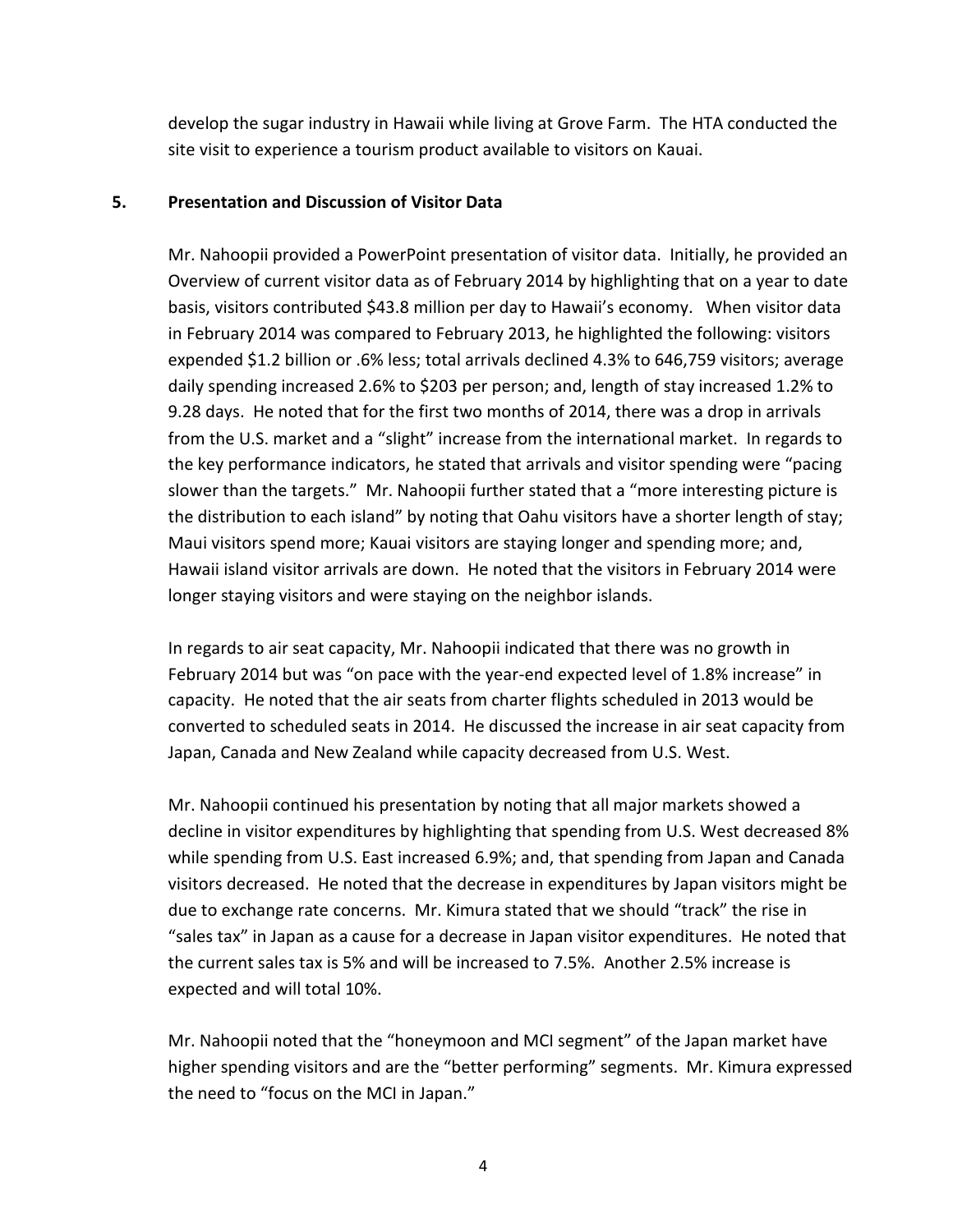In regards to the year to date total personal daily spending by visitors, Mr. Nahoopii noted that while the spending category for shopping and for food and beverage remained stable, expenditures for transportation (-8.2%) and lodging (-2.4%) accounted for most of a 1.8% decline in expenditures. He noted that the reduction in expenditures for transportation might be attributed to less spending for vehicle rental and a decline by Japan visitors traveling to the neighbor islands. Mr. Williams asked whether the decline in expenditures for car rental was due to less vehicles being available for rent. Mr. Nahoopii responded that he would need to obtain more data.

Mr. Nahoopii discussed the visitor arrival data in the U.S. West, U.S. East, Japan and Canada. He stated that "overall" there was a "drag" from the U.S. market over the past two months. Visitor arrivals from Europe and Oceania were below target while arrivals from Korea and Oceania posted strong growth. He noted that only Korea met targets for both arrivals and expenditures. In regards to the "smaller markets," Latin America market decreased slightly while Taiwan arrivals almost doubled. However, Mr. Nahoopii noted that the Taiwan targets were based on two flights by Hawaiian Airlines and the future arrivals will reflect the termination by Hawaiian Airlines of one of its two flights.

In response to Mr. Corteway's inquiry regarding Hawaii's competitors, Mr. Nahoopii noted that Mexico and Caribbean competes in the U.S. market; Korea and Maldives competes in the China market; low cost carriers to various destination in Asia competes in the Japan market; and, the Caribbean and other European countries compete in the Europe market.

Mr. Kimura asked whether the February 2014 visitor data "factored in" that there were a lot of air port "shut downs" and many visitors were not able to arrive. Mr. Nahoopii responded that the visitor data utilized a "pre-arrival survey" and did not check out-bound travel. Mr. Uchiyama responded that there is a need to get more data from airlines regarding whether the U.S. East visitors had cancelled flights to Hawai'i because of the weather.

Mr. Corteway asked what would be the impact on Hawai'i if every hotel room and timeshare unit were filled. How many people would be in Hawai'i? How many flights will be needed? Mr. Fitzgerald noted that it would be "impossible to have 100% occupancy." Mr. Williams requested staff to provide Mr. Corteway with the "capacity study" and the "time-share" report.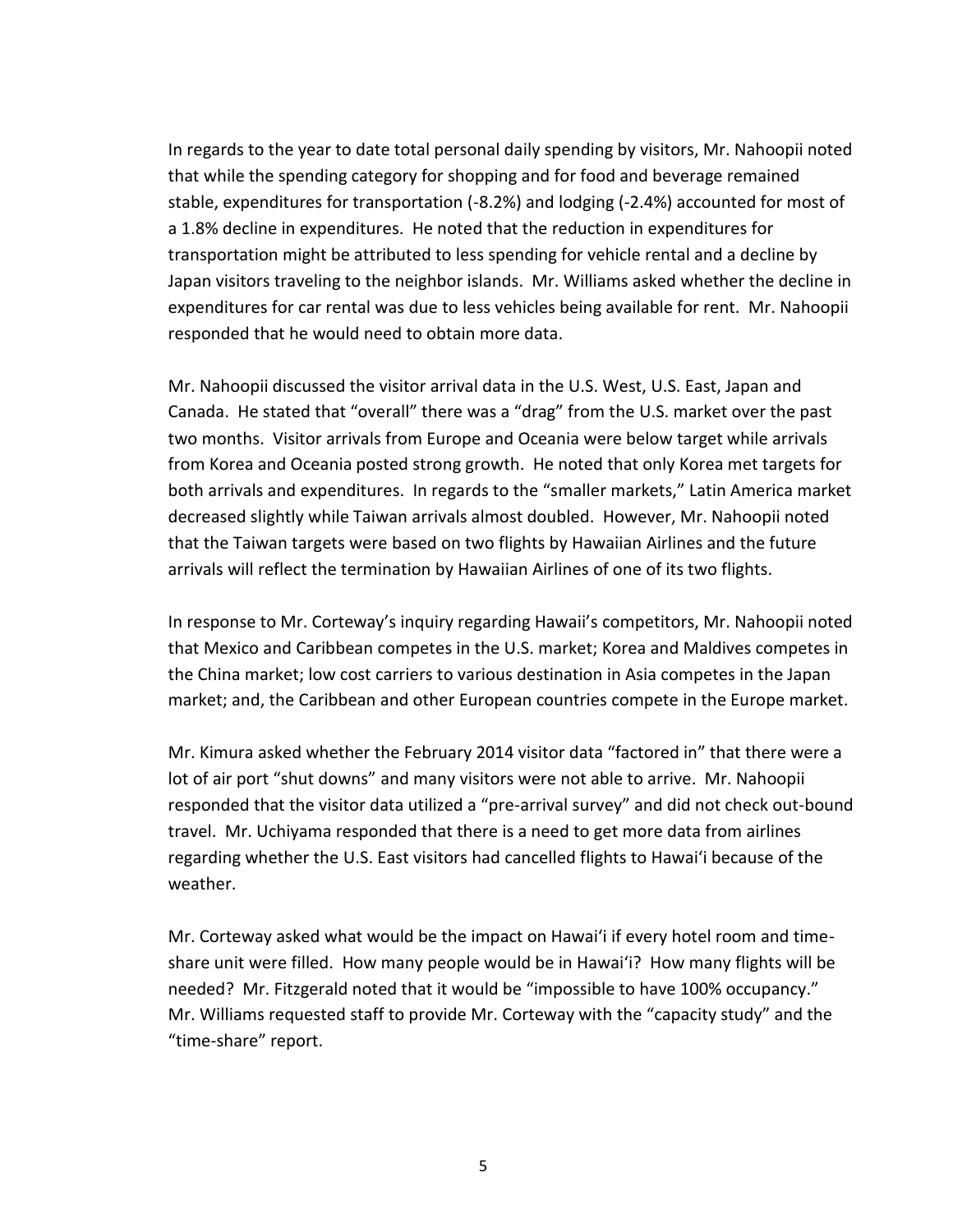Mr. Uchiyama reported on the international market and noted that the impact of a fuel surcharge in the Asia market will cause airfares to increase. He will be working with the airlines on a "mileage reduction program" to reduce the impact of a fuel surcharge. He stated that HTA would pay the airlines to participate in a "mileage reduction program" as a means of boosting travel in April and May. Mr. Uchiyama also noted that he would be meeting with travel partners to determine whether they will be having any promotions with hotels. He stated that hotels appear to be "holding off on anything major."

Mr. Uchiyama distributed documents reflecting one-way airfare to Hawai'i during the months of April to August 2014 from South Korea, Japan, Los Angeles, San Francisco, Seattle, Phoenix, Dallas, and Vancouver. Mr. Williams inquired as to the status of Delta's new flight from JFK to Hawai'i. Mr. Uchiyama responded that Delta would be pulling the flights to Europe and fly to Hawai'i. He stated that it would be a "seasonal flight."

Mr. Uchiyama distributed a document reflecting HTA's budgeted marketing expenditures during the period from 2010 to 2013 in the domestic and international markets. The document also included the following data in relationship to HTA expenditures: arrivals, visitor days, total expenditures, expenditure per arrivals, expenditure per day, cost per arrival, cost per day, "ROI (Expenditure/\$ spent)," "first time (% of total)," "MCI (% of total)," "Hotel (% of total)," "Condo (% of total)," seat inventory, load factor, seat availability, "airline yield (per RPM)." Mr. Kimura expressed his belief that the data reflecting the "Hotel (% of total)" was not correct. Mr. Uchiyama stated he would "reinquire." Mr. Williams noted the small percentage of first time visitors in the domestic market. Mr. Uchiyama responded that we "need to increase access, especially direct flights."

## **6. Presentation and Discussion of Budget and Planning Cycle for FY 2015**

Mr. Murdock referred to documents in the Board folder previously distributed to the Board members describing the "FY 2015 Budget Process." He discussed the HTA Work Cycle, HTA Policy # 400-50, entitled "Operating Budget Policy," and HTA Procedure # 400-50.01, entitled "Development and Approval of Operating Budget." Mr. Murdock also discussed another document reflecting the various "Main Budget Objective" and the corresponding "Subobjective." The amount allocated to each of the objectives under the FY 2014 budget was also noted in the document. Mr. Murdock stated that the FY 2015 budget package will incorporate the HTA Strategic Plan, the Brand Sustainability & Execution Plans, and the HTA 2014 revised targets. These documents could be viewed on-line in the "Board reference book."